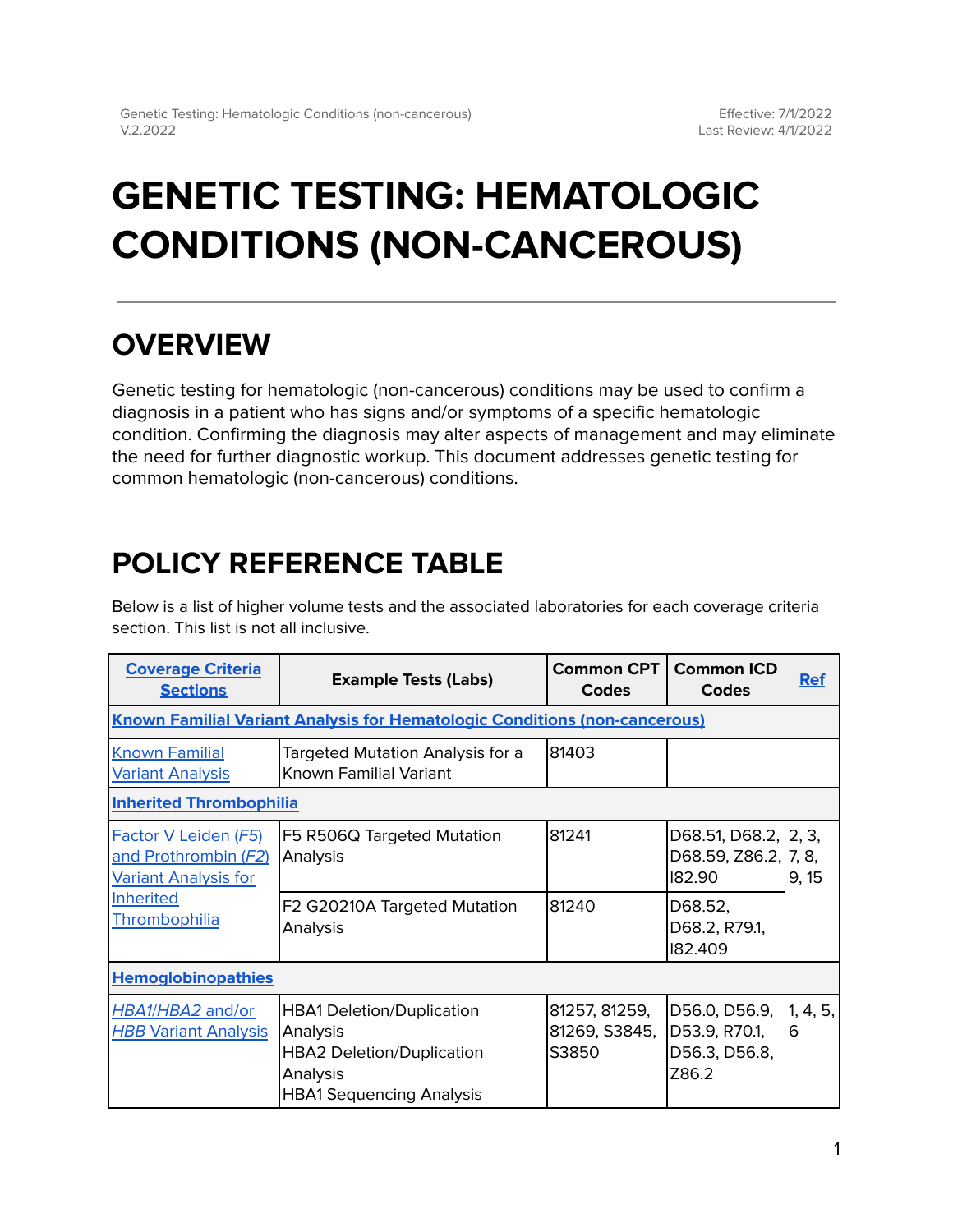|                                                                      | <b>HBA2 Sequencing Analysis</b>                                                                                                                                                            |                                                |                                             |               |
|----------------------------------------------------------------------|--------------------------------------------------------------------------------------------------------------------------------------------------------------------------------------------|------------------------------------------------|---------------------------------------------|---------------|
|                                                                      | <b>HBB Sequencing Analysis</b><br><b>HBB Deletion/Duplication Analysis</b><br><b>HBB Targeted Mutation Analysis</b>                                                                        | 81361, 81362,<br>81363, 81364,<br>81479, S3846 | D57.00-D57.81<br>9, D56.1,<br>D64.9, R53.83 |               |
| <b>Hemophilia</b>                                                    |                                                                                                                                                                                            |                                                |                                             |               |
| <b>F8 and/or F9 Variant</b><br><b>Analysis</b>                       | F8 Targeted Mutation Analysis<br>F8 Deletion/Duplication Analysis<br>F8 Sequencing Analysis<br>F9 Targeted Mutation Analysis<br>F9 Deletion/Duplication Analysis<br>F9 Sequencing Analysis | 81238, 81403,<br>81406, 81407,<br>81479        | D66, I62.9,<br>M25, N92.2,<br>R04.0, R31    | 13, 14,<br>21 |
| <b>Glucose-6-Phosphate Dehydrogenase (G6PD) Deficiency</b>           |                                                                                                                                                                                            |                                                |                                             |               |
| <b>G6PD Variant</b><br><b>Analysis</b>                               | <b>G6PD Targeted Mutation Analysis</b><br><b>G6PD Sequencing Analysis</b>                                                                                                                  | 81247, 81248,<br>81249                         | D55.0                                       | 11, 12        |
| von Willebrand Disease                                               |                                                                                                                                                                                            |                                                |                                             |               |
| GP1BA and/or VWF<br><b>Variant Analysis</b>                          | <b>GP1BA Triple Exon Analysis</b><br><b>VWF Triple Exon Analysis</b><br><b>Von Willebrand Disease Genetic</b><br>Analysis                                                                  | 81401, 81403,<br>81405, 81408,<br>81479        | D68.0                                       | 19, 20        |
| <b>Other Covered Hematologic Conditions (non-cancerous)</b>          |                                                                                                                                                                                            |                                                |                                             |               |
| <b>Other Covered</b><br>Hematologic<br>Conditions<br>(non-cancerous) | See list below                                                                                                                                                                             | 81400-81408                                    |                                             | 16, 17,<br>18 |

## **OTHER RELATED POLICIES**

This policy document provides coverage criteria for Genetic Testing for Hematologic Conditions (Non-Cancerous). Please refer to:

- **Oncology: Molecular Analysis of Solid Tumors and Hematologic Malignancies** for coverage criteria related to exome and genome sequencing of solid tumors and hematologic malignancies.
- **Genetic Testing: Prenatal and Preconception Carrier Screening** for coverage criteria related to carrier screening in the prenatal, preimplantation, and preconception setting.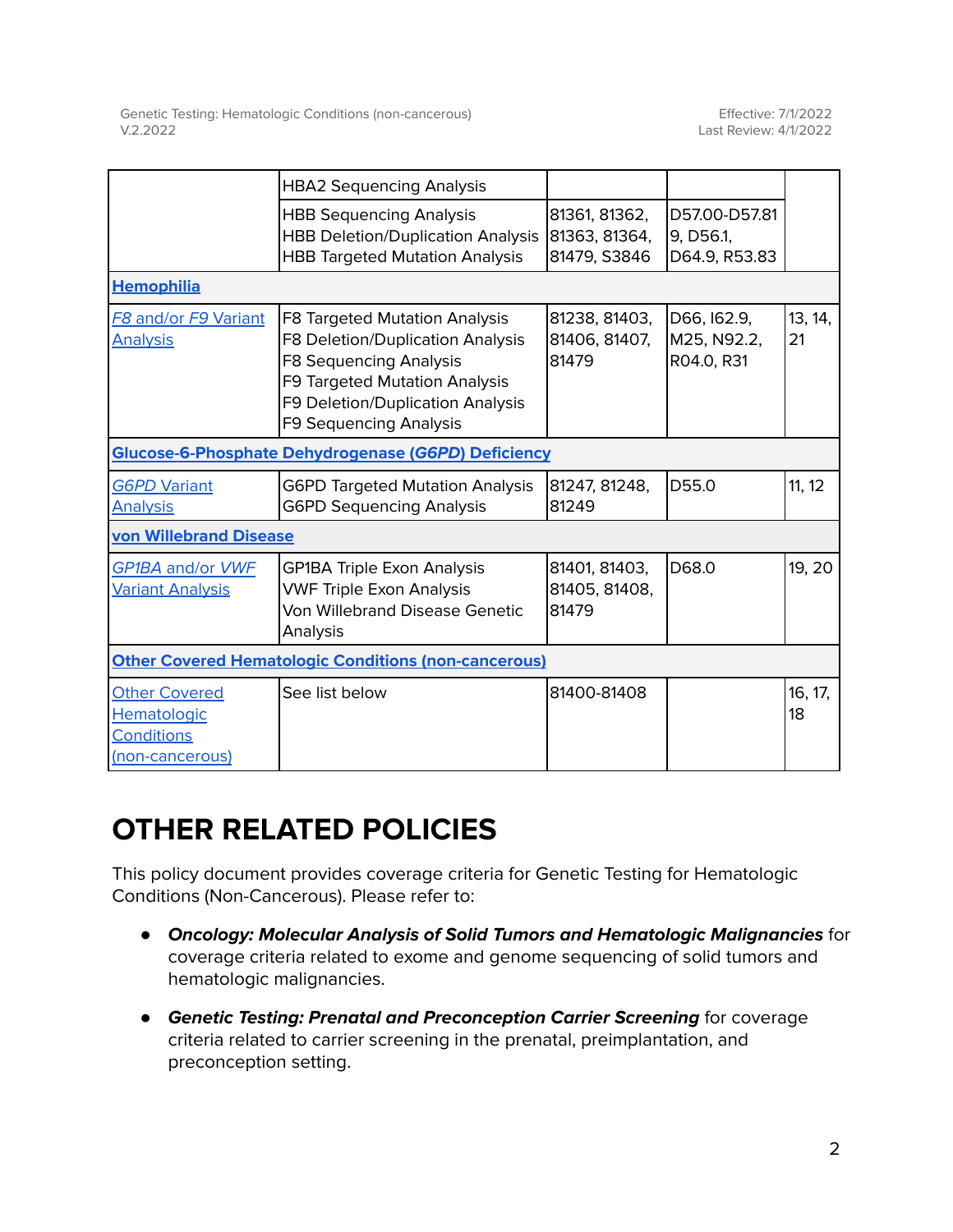- **Genetic Testing: Prenatal Diagnosis (via amniocentesis, CVS, or PUBS) and Pregnancy Loss** for coverage related to prenatal and pregnancy loss diagnostic genetic testing for tests intended to diagnose genetic conditions following amniocentesis, chorionic villus sampling or pregnancy loss.
- **Genetic Testing: Multisystem Inherited Disorders, Intellectual Disability, and Developmental Delay** for coverage criteria related to diagnostic genetic testing for conditions affecting multiple organ systems.
- **● Genetic Testing: Metabolic, Endocrine, and Mitochondrial Disorders** for coverage criteria related to genetic testing for MTHFR.
- **● Genetic Testing: General Approach to Genetic Testing** for coverage criteria related to genetic testing for non-cancerous hematologic disorders that are not specifically discussed in this or another non-general policy.

## <span id="page-2-0"></span>**COVERAGE CRITERIA**

### <span id="page-2-1"></span>**KNOWN FAMILIAL VARIANT ANALYSIS FOR HEMATOLOGIC CONDITIONS (NON-CANCEROUS)**

- I. Targeted mutation analysis for a known familial variant (81403) for a non-cancerous hematologic condition is considered **medically necessary** when:
	- A. The member has a close relative<sup>1</sup> with a known pathogenic or likely pathogenic variant causing the condition.
- II. Targeted mutation analysis for a known familial variant (81403) for a non-cancerous hematologic condition is considered **investigational** for all other indications.

[back](#page-0-0) to top

### <span id="page-2-2"></span>**INHERITED THROMBOPHILIA**

### <span id="page-2-3"></span>**Factor V Leiden (F5) and Prothrombin (F2) Variant Analysis for Inherited Thrombophilia**

I. F5 (81241) and F2 (81240) variant analysis to confirm or establish a diagnosis of an inherited thrombophilia may be considered **medically necessary** when: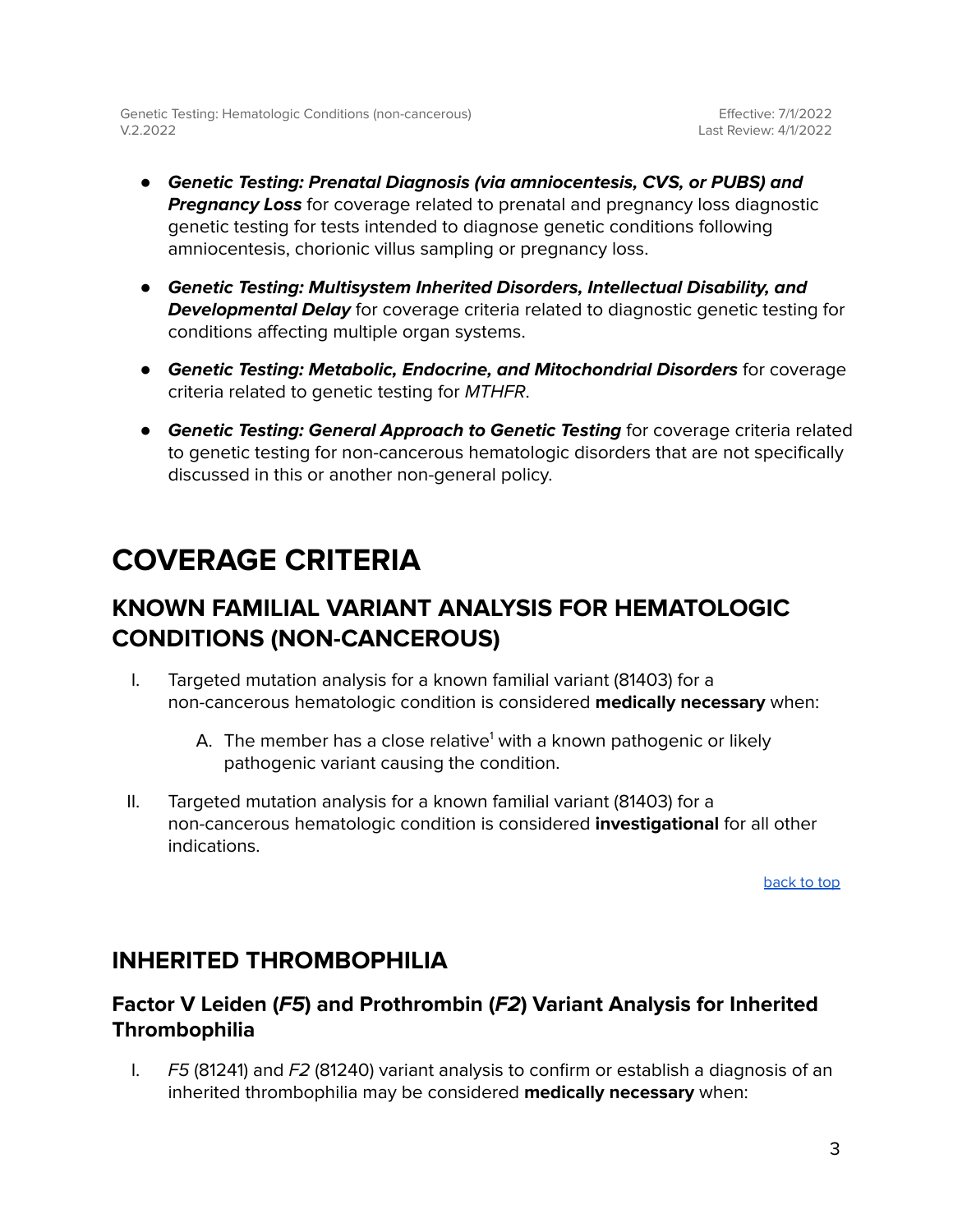- A. The member meets at least one of the following:
	- 1. A first unprovoked venous thromboembolism (VTE) <50 years old, **OR**
	- 2. VTE at unusual sites (such as hepatic portal, mesenteric, and cerebral veins), **OR**
	- 3. Recurrent VTE, **OR**
	- 4. Personal history of VTE with:
		- a) two or more close relatives <sup>1</sup> with a history of VTE, **OR**
		- b) one first-degree<sup>1a</sup> relative with VTE at a young age, **OR**
	- 5. Low activated protein C (APC) resistance activity, **OR**
	- 6. Female under the age of 50 who smokes tobacco and has a history of acute myocardial infarction, **OR**
	- 7. The member has a first-degree<sup>1a</sup> sibling known to be homozygous for factor V Leiden or factor II c.\*97G>A, **OR**
	- 8. Asymptomatic pregnant female or female contemplating pregnancy, with a first-degree<sup>1a</sup> relative with unprovoked VTE or VTE provoked by pregnancy or contraceptive use, **OR**
	- 9. Pregnant female or female contemplating pregnancy or estrogen use who has a first-degree<sup>1a</sup> relative with:
		- a) a history of VTE, **AND**
		- b) is a known carrier for factor V Leiden and/or factor II c.97\*G>A variant, **OR**
	- 10. Pregnant female or female contemplating pregnancy with a previous non-estrogen-related VTE or VTE provoked by a minor risk factor.
- II. F5 (81241) and F2 (81240) variant analysis to confirm or establish a diagnosis of an inherited thrombophilia is considered **investigational** for all other indications.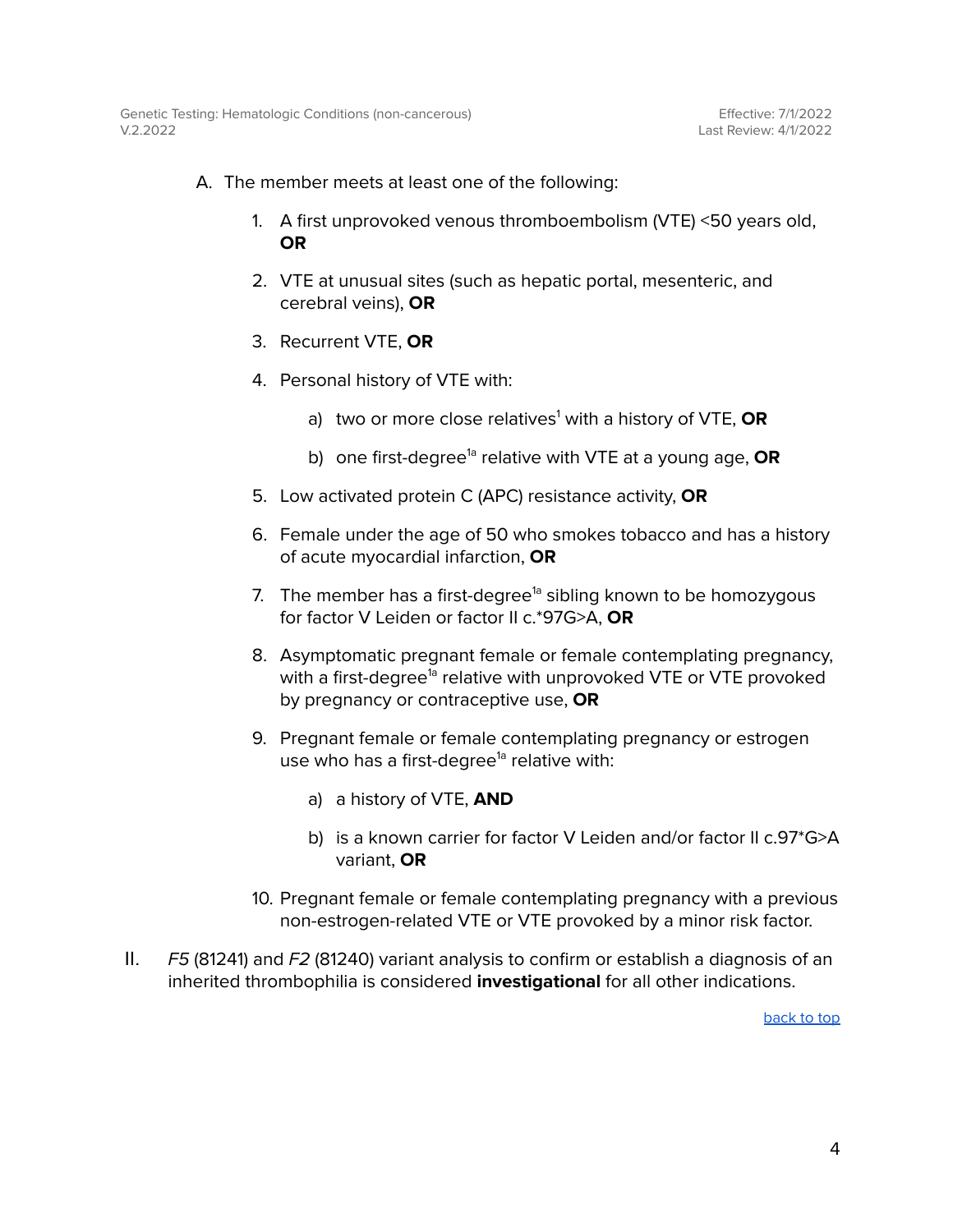### <span id="page-4-0"></span>**HEMOGLOBINOPATHIES**

### <span id="page-4-1"></span>**HBA1/HBA2 and/or HBB Variant Analysis**

- I. HBA1/HBA2 variant analysis (81257, 81258, 81259, 81269, S3845), and/or HBB (81361, 81362, 81363, 81364, 81479, S3846, S3850) to confirm or establish a diagnosis of a hemoglobinopathy (e.g., alpha-thalassemia, beta-thalassemia, or sickle cell disease) is considered **medically necessary** when:
	- A. The member's hematologic screening results (e.g., MCV, MCH, CBC, hemoglobin electrophoresis, or dichlorophenol indophenol (DCIP)) are positive for a hemoglobinopathy, **OR**
	- B. The member's hematologic screening results (e.g., MCV, MCH, CBC, hemoglobin electrophoresis, or dichlorophenol indophenol (DCIP)) do not conclusively diagnose or rules out a hemoglobinopathy.
- II. HBA1/HBA2 variant analysis (81257, 81258, 81259, 81269, S3845), and/or HBB (81361, 81362, 81363, 81364, 81479, S3846, S3850) to confirm or establish a diagnosis of a hemoglobinopathy (e.g., alpha-thalassemia, beta-thalassemia, or sickle cell disease) is considered **investigational** for all other indications.

[back](#page-0-0) to top

### <span id="page-4-2"></span>**HEMOPHILIA**

### <span id="page-4-3"></span>**F8 and/or F9 Variant Analysis**

- I. F8 variant analysis (81403, 81406, 81407) and/or F9 variant analysis (81238, 81479) to confirm or establish a diagnosis of hemophilia A or B is considered **medically necessary** when:
	- A. The member has any of the following clinical features of hemophilia:
		- 1. Hemarthrosis (especially with mild or no antecedent trauma)
		- 2. Deep-muscle hematomas
		- 3. Intracranial bleeding in the absence of major trauma
		- 4. Neonatal cephalohematoma or intracranial bleeding
		- 5. Prolonged oozing or renewed bleeding after initial bleeding stops following tooth extractions, mouth injury, or circumcision
		- 6. Prolonged or delayed bleeding or poor wound healing following surgery or trauma
		- 7. Unexplained GI bleeding or hematuria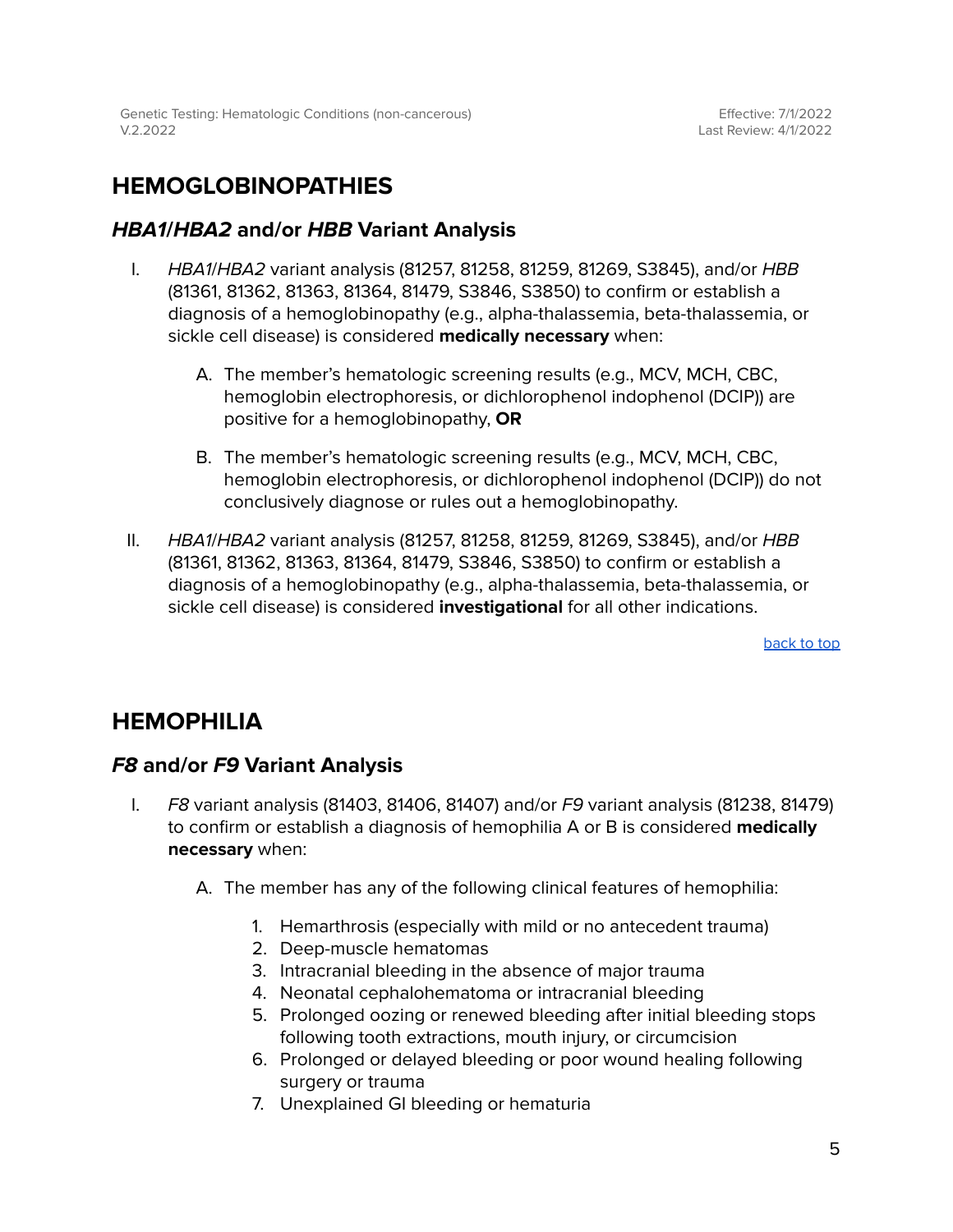- 8. Heavy or prolonged menstrual bleeding (especially with onset at menarche)
- 9. Prolonged nosebleeds, especially recurrent and bilateral
- 10. Excessive bruising (especially with firm, subcutaneous hematomas), **OR**
- B. The following laboratory features:
	- 1. Normal platelet count, **AND**
	- 2. Prolonged activated partial thromboplastin time (aPTT), **AND**
	- 3. Normal prothrombin time (PT), **OR**
- C. Both of the following:
	- 1. The members biological sex is female, **AND**
	- 2. The member has a biological child with clinical or laboratory features of hemophilia A or B.
- D. F8 variant analysis (81403, 81406, 81407) and/or F9 variant analysis (81238, 81479) to confirm or establish a diagnosis of hemophilia A or B is considered **investigational** for all other indications.

[back](#page-0-0) to top

### <span id="page-5-0"></span>**GLUCOSE-6-PHOSPHATE DEHYDROGENASE (G6PD) DEFICIENCY**

### <span id="page-5-1"></span>**G6PD Variant Analysis**

I. G6PD variant analysis (81247, 81248, 81249) to confirm or establish a diagnosis\* of glucose-6-phosphate dehydrogenase deficiency is considered **investigational**.

\* Diagnosis of G6PD can be achieved by quantitative spectrophotometric analysis or, more commonly, by a rapid fluorescent spot test detecting the generation of NADPH from NADP.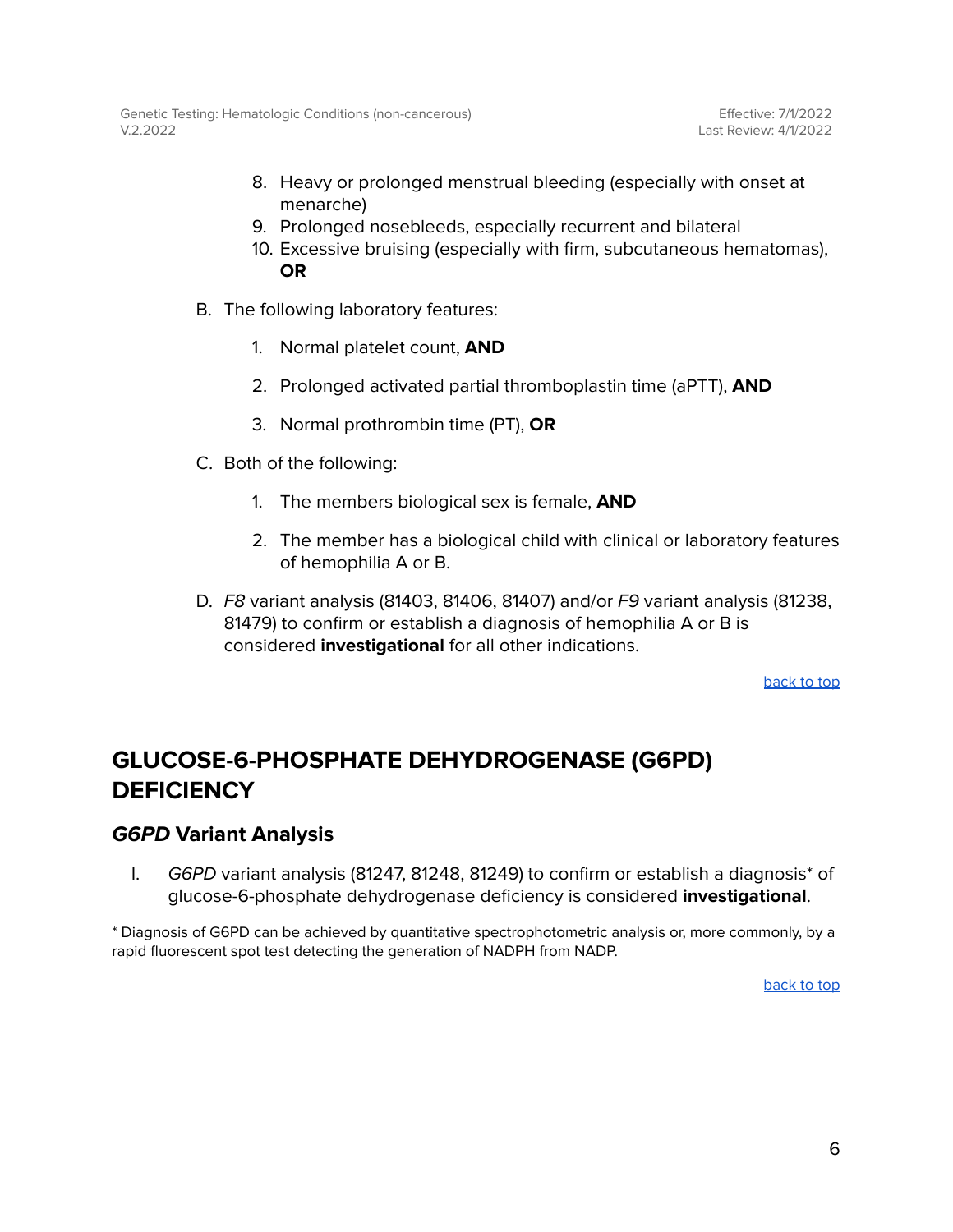### <span id="page-6-0"></span>**VON-WILLEBRAND DISEASE**

### <span id="page-6-1"></span>**GP1BA and VWF Variant Analysis**

I. GP1BA and/or VWF variant analysis (81401, 81403, 81405, 81408) to confirm or establish a diagnosis\* of von-Willebrand disease is considered **investigational**.

\* Diagnosis of von-willebrand disease can be achieved by standard laboratory and biochemical testing.

### <span id="page-6-2"></span>**OTHER COVERED HEMATOLOGIC CONDITIONS (NON-CANCEROUS)**

The following is a list of conditions that have a known genetic association. Due to their relative rareness, it may be appropriate to cover these genetic tests to establish or confirm a diagnosis.

- I. Genetic testing to establish or confirm one of the following hematologic conditions (non-cancerous) to guide management is considered **medically necessary** when the member demonstrates clinical features\* consistent with the disorder (the list is not meant to be comprehensive, see II below):
	- A. Atypical [Hemolytic-Uremic](https://www.ncbi.nlm.nih.gov/books/NBK1367/) Syndrome (aHUS)
	- B. Complete [Plasminogen](https://www.ncbi.nlm.nih.gov/books/NBK447152/) Activator Inhibitor 1 Deficiency (PAI-1)
	- C. [Diamond-Blackfan](https://www.ncbi.nlm.nih.gov/books/NBK7047/) Anemia (DBA)
	- D. Hereditary [Spherocytosis](https://www.ncbi.nlm.nih.gov/books/NBK190102/table/epb42-spherocytosis.T.classification_of/)
	- E. Factor VII Deficiency
	- F. Factor X Deficiency
	- G. Factor XI Deficiency (Hemophilia C)
	- H. Factor XII Deficiency
	- I. Factor XIII Deficiency
- II. Genetic testing to establish or confirm the diagnosis of all other non-cancerous hematologic conditions not specifically discussed within this or another medical policy will be evaluated by the criteria outlined in General Approach to Genetic Testing (see policy for coverage criteria).

\*Clinical features for a specific disorder may be outlined in resources such as [GeneReviews](https://www.ncbi.nlm.nih.gov/books/NBK1116/), [OMIM](https://www.omim.org/), National Library of Medicine, Genetics Home [Reference,](https://medlineplus.gov/genetics/) or other scholarly source.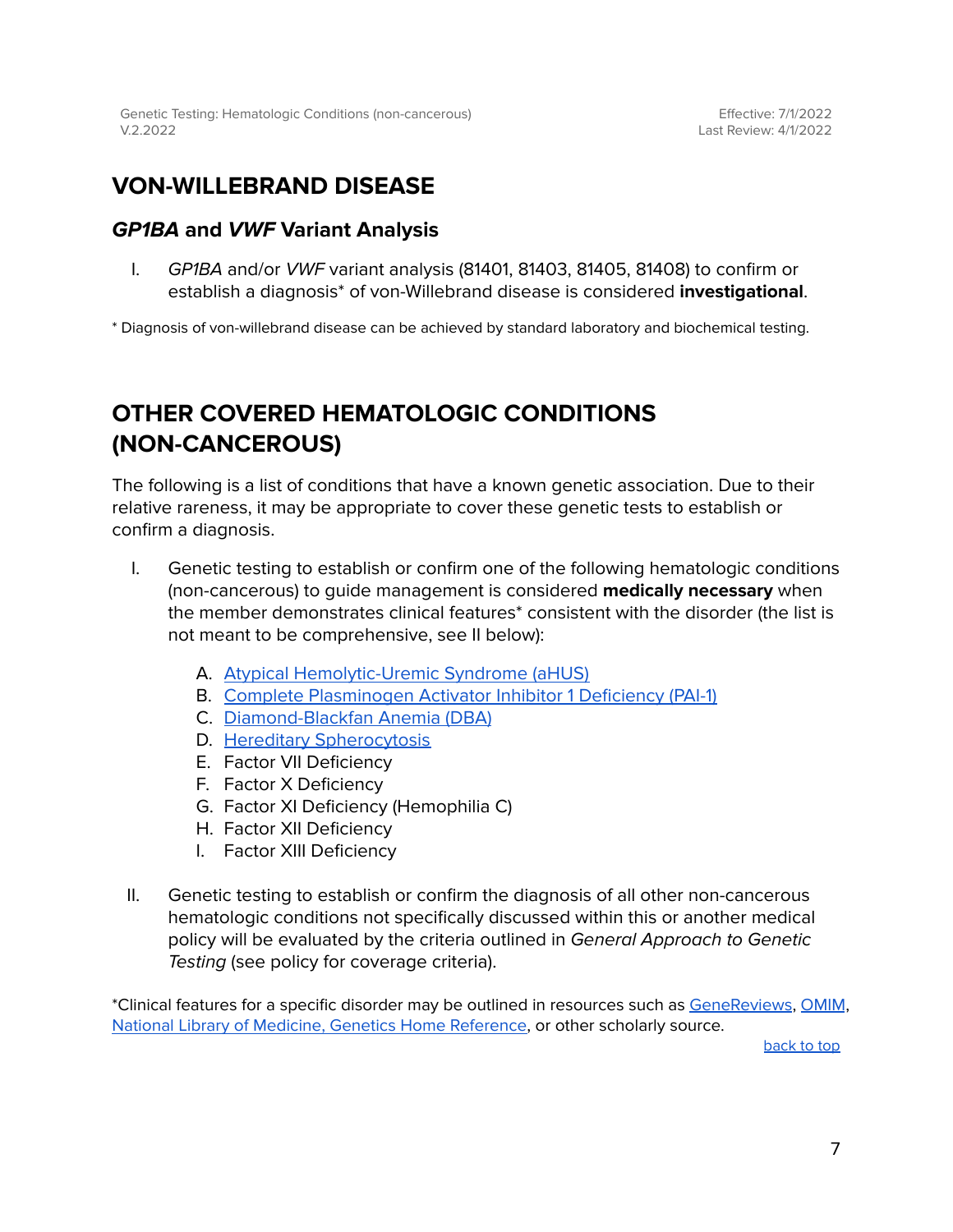Effective: 7/1/2022 Last Review: 4/1/2022

## **NOTES AND DEFINITIONS**

- 1. Close relatives include first, second, and third degree blood relatives on the same side of the family:
	- a. **First-degree relatives** are parents, siblings, and children
	- b. **Second-degree relatives** are grandparents, aunts, uncles, nieces, nephews, grandchildren, and half siblings
	- c. **Third-degree relatives** are great grandparents, great aunts, great uncles, great grandchildren, and first cousins

[back](#page-0-0) to top

## **BACKGROUND AND RATIONALE**

#### **Practice Guidelines and Position Statements**

#### Genetic Testing for Hemoglobinopathies

Viprakasit V, Ekwattanakit S (2018) published a clinical classification, screening and diagnosis for thalassemia article that poses:

"In general, these mutation analyses would be critical for the confirmation of thalassemia diagnoses in only a few selected cases for whom the basic hematology and Hb analysis described could not provide a conclusive diagnosis. However, these molecular analyses would be indispensable in a program for the prevention and control of thalassemia syndromes because the mutation data would be required for genetic counseling, genetic risk calculation in the offspring, and prenatal and preimplantation genetic diagnosis. In addition, DNA analysis could help in predicting the clinical severity and guiding clinical management; milder b-globin mutations (b1-thal) usually are associated with milder phenotypes, as has been shown in HbE/b-thalassemia."

#### Genetic Testing for Alpha Thalassemia

#### American College of Obstetricians and Gynecologists

The American College of Obstetricians and Gynecologists (2017) published an opinion document that includes multiple general recommendations about carrier screening of genetic conditions. Specific descriptions of genetic testing for α-thalassemia include the following: DNA-based genetic testing should be used to detect a-globin gene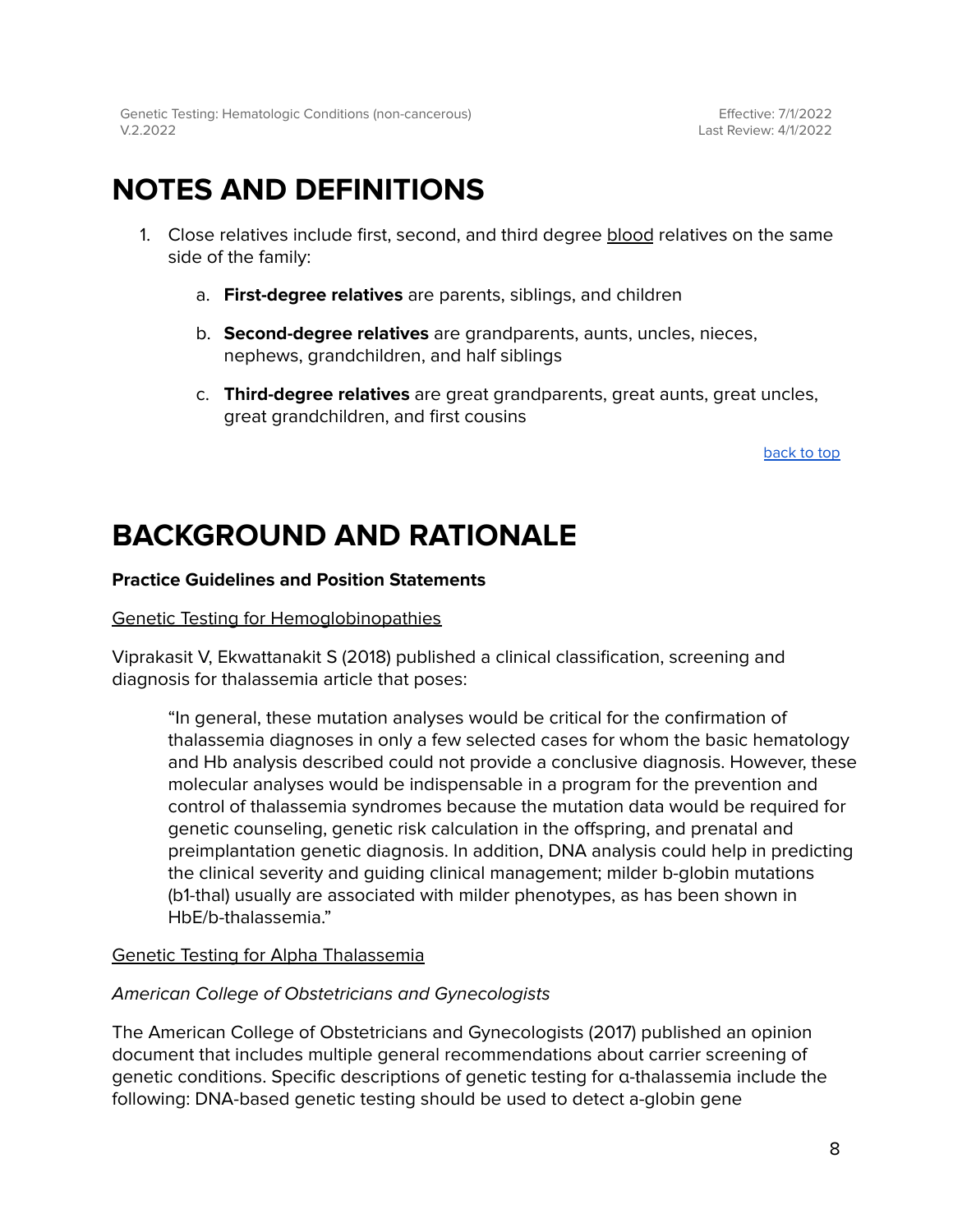characteristics of suspected cases of thalassemia "[i]f the mean corpuscular volume is below normal, iron deficiency anemia has been excluded, and the hemoglobin [Hb] electrophoresis is not consistent with b-thalassemia trait (ie, there is no elevation of Hb A2 or Hb F).

### Genetic Testing for Inherited Thrombophilia

### American Board of Internal Medicine Foundation- Choosing Wisely Campaign

Choosing Wisely, an initiative of the American Board of Internal Medicine Foundation seeks to promote discussions between clinicians and patients to choose care that is: supported by evidence, not duplicative of other tests or procedures already received, free from harm, and truly necessary. Medical specialty societies and their national organizations have identified tests or procedures commonly used in their field whose necessity should be questioned and discussed. The following medical specialist groups have contributed recommendations to Choosing Wisely lists specifically related to testing for inherited thrombophilias (see Table 1).

| <b>Society</b>                             | Year | <b>Recommendation</b>                                                                                                                                                                                                                                                                                                                                                                                                                                                                                                                                                                                                       |
|--------------------------------------------|------|-----------------------------------------------------------------------------------------------------------------------------------------------------------------------------------------------------------------------------------------------------------------------------------------------------------------------------------------------------------------------------------------------------------------------------------------------------------------------------------------------------------------------------------------------------------------------------------------------------------------------------|
| American<br>Society of<br>Hematology       | 2013 | "Don't test for thrombophilia in adult patients with venous<br>thromboembolism (VTE) occurring in the setting of major transient risk<br>factors (surgery, trauma or prolonged immobility)."                                                                                                                                                                                                                                                                                                                                                                                                                                |
|                                            |      | "Thrombophilia testing is costly and can result in harm to patients if the<br>duration of anticoagulation is inappropriately prolonged or if patients<br>are incorrectly labeled as thrombophilic. Thrombophilia testing does not<br>change the management of VTEs occurring in the setting of major<br>transient VTE risk factors. When VTE occurs in the setting of pregnancy<br>or hormonal therapy, or when there is a strong family history plus a<br>major transient risk factor, the role of thrombophilia testing is complex<br>and patients and clinicians are advised to seek guidance from an expert<br>in VTE." |
| Society for<br>Maternal-Fet<br>al Medicine | 2014 | "Don't do an inherited thrombophilia evaluation for women with<br>histories of pregnancy loss, intrauterine growth restriction (IUGR),<br>preeclampsia and abruption."                                                                                                                                                                                                                                                                                                                                                                                                                                                      |
|                                            |      | "Scientific data supporting a causal association between either<br>methylenetetrahydrofolate reductase (MTHFR) polymorphisms or other<br>common inherited thrombophilias and adverse pregnancy outcomes,<br>such as recurrent pregnancy loss, severe preeclampsia and IUGR, are<br>lacking. Specific testing for antiphospholipid antibodies, when clinically<br>indicated, should be limited to lupus anticoagulant, anticardiolipin<br>antibodies and beta 2 glycoprotein antibodies."                                                                                                                                    |

Table 1. Medical Society Recommendations on Testing for Inherited Thrombophilia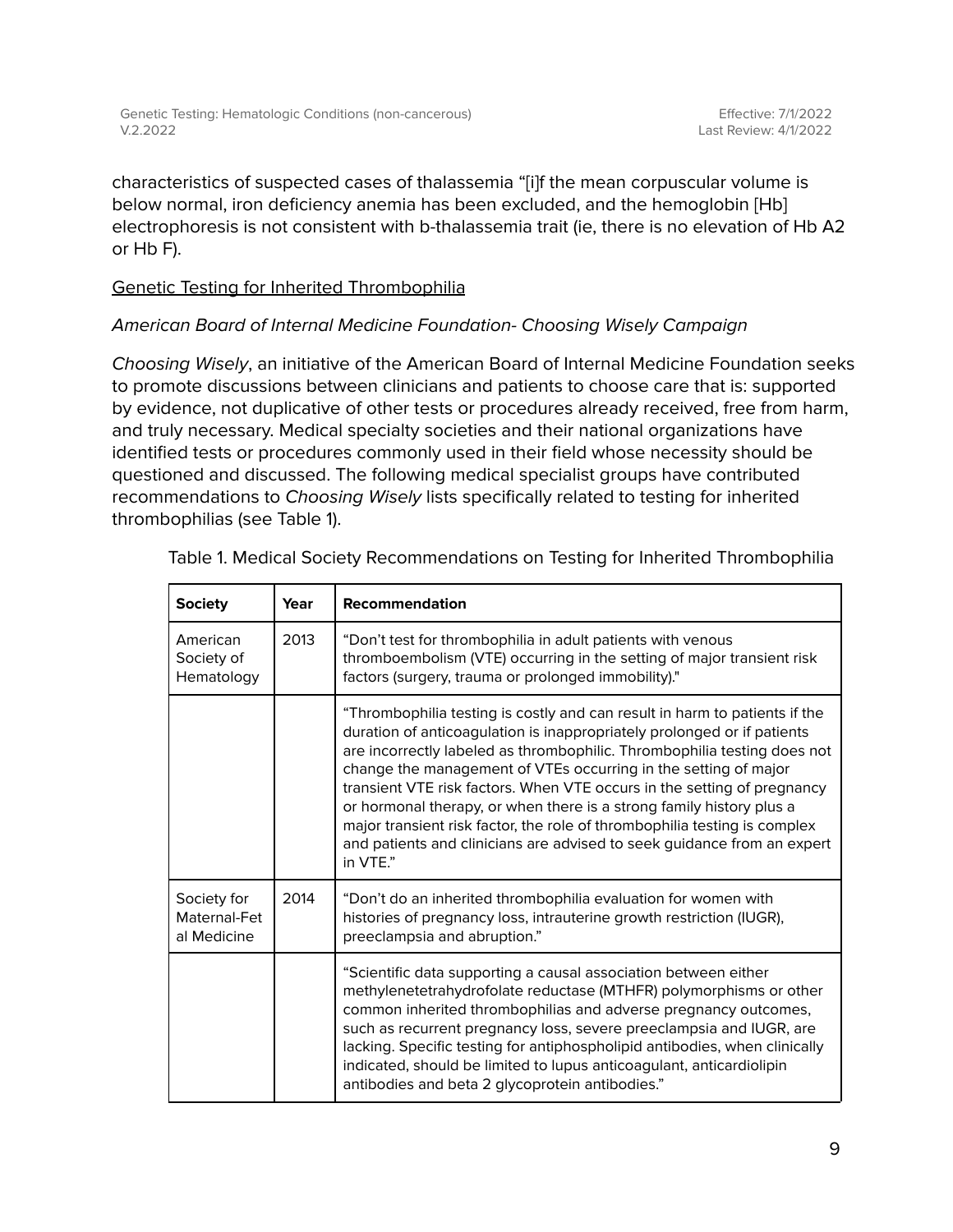| American<br>Society for<br>Reproductiv<br>e Medicine | 2013 | "Don't routinely order thrombophilia testing on patients undergoing a<br>routine infertility evaluation."                                                                                                                                                                                                                                                                                                                                                          |
|------------------------------------------------------|------|--------------------------------------------------------------------------------------------------------------------------------------------------------------------------------------------------------------------------------------------------------------------------------------------------------------------------------------------------------------------------------------------------------------------------------------------------------------------|
|                                                      |      | "There is no indication to order these tests, and there is no benefit to<br>be derived in obtaining them in someone that does not have any history<br>of bleeding or abnormal clotting and in the absence of any family<br>history. This testing is not a part of the infertility workup. Furthermore,<br>the testing is costly, and there are risks associated with the proposed<br>treatments, which would also not be indicated in this routine<br>population." |

### American College of Medical Genetics and Genomics

The American College of Medical Genetics and Genomics (2018) published updated technical standards for genetic testing for variants associated with VTE, with a focus on factor V Leiden and factor II. The standards do not make recommendations on the indications for testing, and the authors note that testing indications from different professional organizations vary.

### American College of Obstetricians and Gynecologists

The American College of Obstetricians and Gynecologists (2013) published management guidelines for inherited thrombophilias in pregnancy, which were reaffirmed in 2014 and in 2018. These guidelines stated the following:

- "A definitive causal link between inherited thrombophilias and adverse pregnancy outcomes could not be made."
- "Screening for inherited thrombophilias is controversial, but may be considered for pregnant women in the following situations:
	- A personal history of VTE associated with a nonrecurrent risk factor (eg, fracture, surgery, or prolonged immobilization).
	- A first-degree relative (eg, parent, sibling) with a history of high-risk thrombophilia. Guidelines for Managing Inherited Thrombophilias During Pregnancy"

### Evaluation of Genomic Applications in Practice and Prevention

The Evaluation of Genomic Applications in Practice and Prevention (2011) recommendations did not support the clinical utility of genetic testing for factor V Leiden and prothrombin variants for prevention of initial episodes of venous thromboembolism (VTE) or for recurrence. The recommendations have been archived.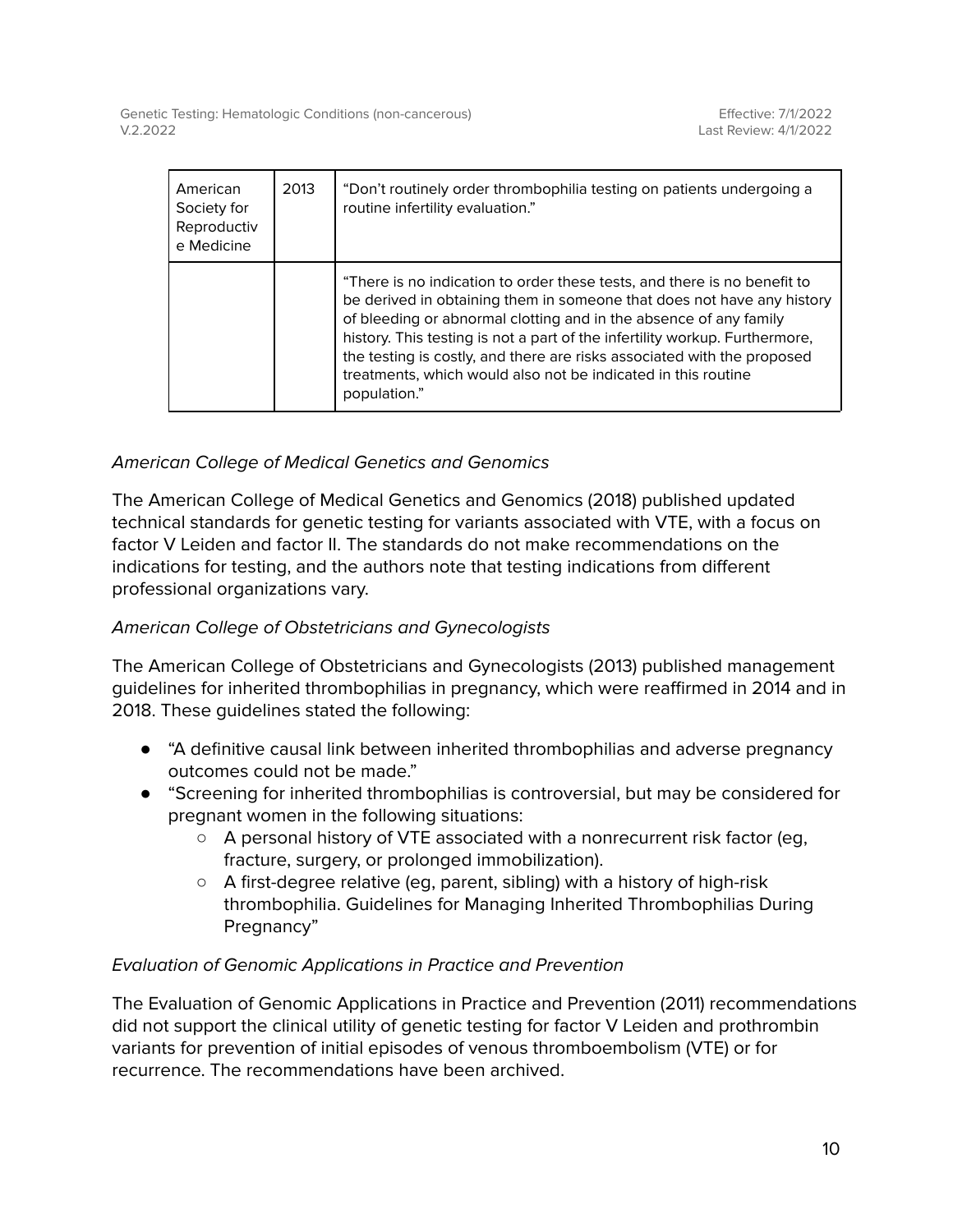#### Genetic Testing for Glucose-6 Phosphate Dehydrogenase (G6PD) Deficiency

#### American Academy of Family Physicians

"The diagnosis of G6PD deficiency is made by a quantitative spectrophotometric analysis or, more commonly, by a rapid fluorescent spot test detecting the generation of NADPH from NADP. The test is positive if the blood spot fails to fluoresce under ultraviolet light.

Newborn screening for G6PD deficiency is not performed routinely in the United States, although it is done in countries with high disease prevalence. The World Health Organization recommends screening all newborns in populations with a prevalence of 3 to 5 percent or more in males."

#### Genetic Testing for von-Willebrand Disease

### Centers for Disease Prevention and Control (CDC), via the National Heart Lung and Blood Institute, National Institutes of Health (NHLBI-NIH)

Guidelines for diagnosis and management of von Willebrand disease (VWD) were developed for practicing primary care and specialist clinicians—including family physicians, internists, obstetrician-gynecologists, pediatricians, and nurse-practitioners—as well as hematologists and laboratory medicine specialists, which included the following recommendations for the diagnosis of VWD, which notably do not include genetic testing:

"The following recommendations include specific clinical history, physical findings, laboratory assays, and diagnostic criteria that this Panel suggests will allow the most definitive diagnosis of VWD.

- Tests such as the bleeding time, PFA-100<sup>®</sup>, or other automated functional platelet assays have been used but there are conflicting data with regard to sensitivity and specificity for VWD. Therefore, the Panel believes current evidence does not support their routine use as screening tests for VWD.
- The Panel believes that platelet-based assays should be used for the ristocetin cofactor method.
- The Panel emphasizes the importance of the timing of the phlebotomy for assays, with the patient at his/her optimal baseline as far as possible. (For example, VWF levels may be elevated above baseline during the second and third trimesters of pregnancy or during estrogen replacement, during acute inflammation such as the perioperative period, during infections, and during acute stress.) The careful handling and processing of the sample is also critical, particularly if the sample will be sent out for testing at a distant location."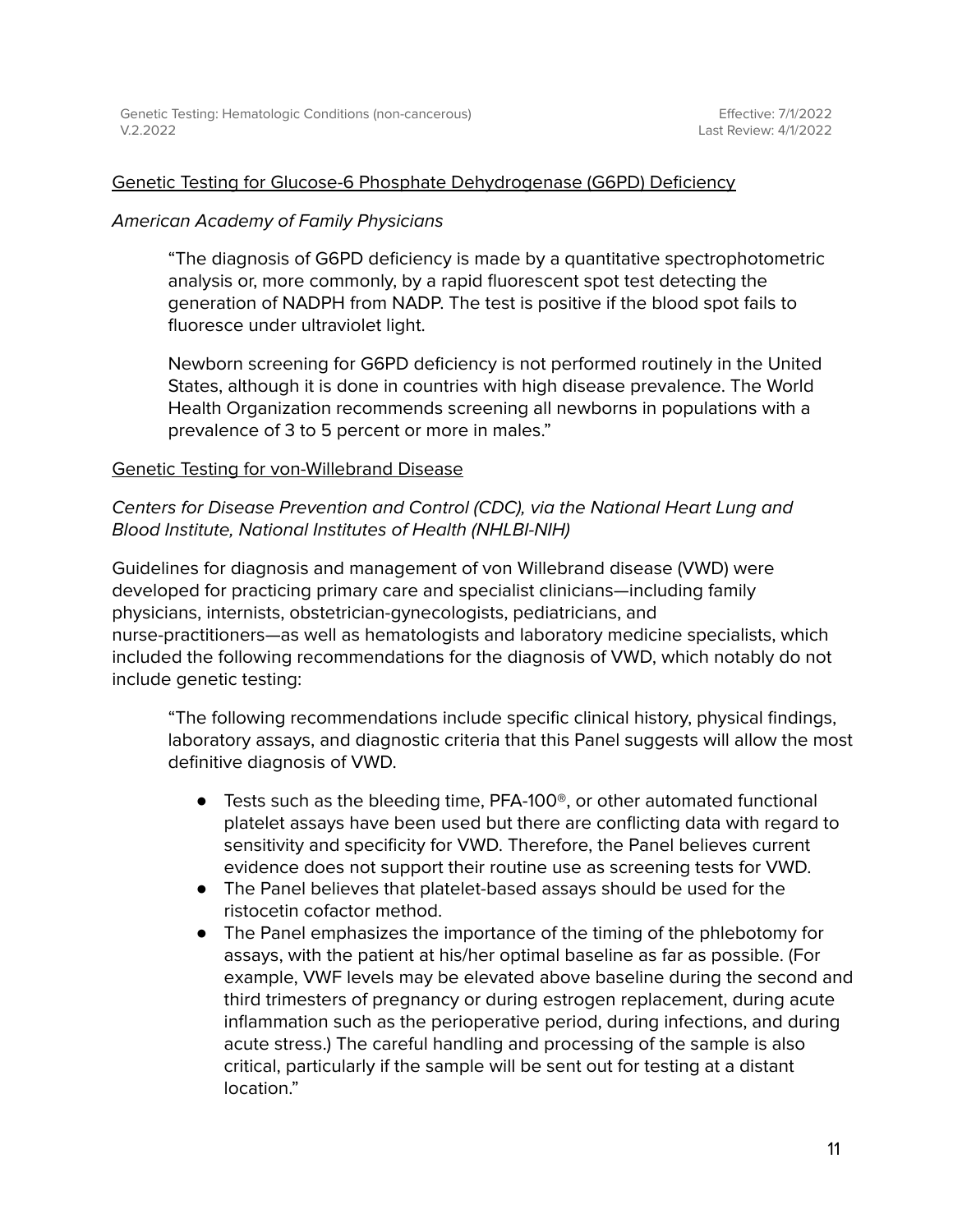Effective: 7/1/2022 Last Review: 4/1/2022

[back](#page-0-0) to top

## <span id="page-11-0"></span>**REFERENCES**

- 1. Committee Opinion No. 691. Obstet Gynecol. 2017;129(3):597-599. doi:10.1097/AOG.0000000000001948
- 2. American Board of Internal Medicine Foundation. Choosing Wisely. 2017; <http://www.choosingwisely.org/>. Accessed July 13, 2020.
- 3. Zhang S, Taylor AK, Huang X, et al. Venous thromboembolism laboratory testing (factor V Leiden and factor II c.\*97G>A), 2018 update: a technical standard of the American College of Medical Genetics and Genomics (ACMG). Genet Med. 2018;20(12):1489-1498. doi:10.1038/s41436-018-0322-z
- 4. Tamary H, Dgany O. Alpha-Thalassemia. 2005 Nov 1 [Updated 2020 Oct 1]. In: Adam MP, Ardinger HH, Pagon RA, et al., editors. GeneReviews® [Internet]. Seattle (WA): University of Washington, Seattle; 1993-2020. Available from: <https://www.ncbi.nlm.nih.gov/books/NBK1435/>
- 5. Origa R. Beta-Thalassemia. 2000 Sep 28 [Updated 2018 Jan 25]. In: Adam MP, Ardinger HH, Pagon RA, et al., editors. GeneReviews® [Internet]. Seattle (WA): University of Washington, Seattle; 1993-2020. Available from: <https://www.ncbi.nlm.nih.gov/books/NBK1426/>
- 6. Bender MA. Sickle Cell Disease. 2003 Sep 15 [Updated 2017 Aug 17]. In: Adam MP, Ardinger HH, Pagon RA, et al., editors. GeneReviews® [Internet]. Seattle (WA): University of Washington, Seattle; 1993-2020. Available from: <https://www.ncbi.nlm.nih.gov/books/NBK1377/>
- 7. American College of Obstetricians and Gynecologists (ACOG). Early Pregnancy Loss. Practice Bulletin Number 200. November 2018. [https://www.acog.org/clinical/clinical-guidance/practice-bulletin/articles/2018/11/early](https://www.acog.org/clinical/clinical-guidance/practice-bulletin/articles/2018/11/early-pregnancy-loss) [-pregnancy-loss](https://www.acog.org/clinical/clinical-guidance/practice-bulletin/articles/2018/11/early-pregnancy-loss).
- 8. American College of Obstetricians and Gynecologists' Committee on Practice Bulletins–Obstetrics. ACOG Practice Bulletin No. 197: Inherited Thrombophilias in Pregnancy [published correction appears in Obstet Gynecol. 2018 Oct;132(4):1069]. Obstet Gynecol. 2018;132(1):e18-e34. doi:10.1097/AOG.0000000000002703
- 9. Evaluation of Genomic Applications in Practice and Prevention (EGAPP) Working Group. Recommendations from the EGAPP Working Group: routine testing for Factor V Leiden (R506Q) and prothrombin (20210G>A) mutations in adults with a history of idiopathic venous thromboembolism and their adult family members. Genet Med. 2011;13(1):67-76. doi:10.1097/GIM.0b013e3181fbe46f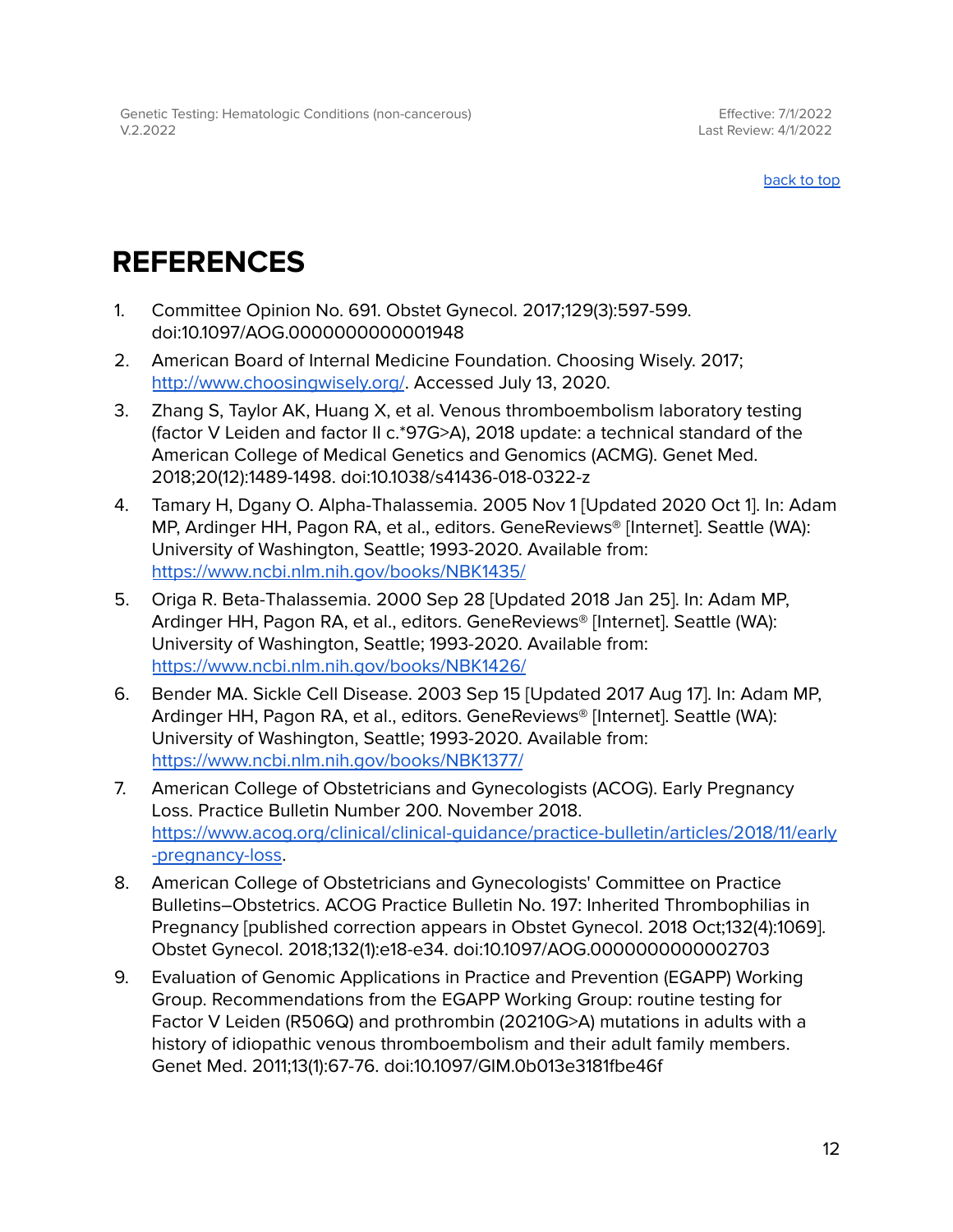- 10. Viprakasit V, Ekwattanakit S. Clinical Classification, Screening and Diagnosis for Thalassemia. Hematol Oncol Clin North Am. 2018;32(2):193-211. doi:10.1016/j.hoc.2017.11.006
- 11. Richardson SR, O'Malley GF. Glucose 6 Phosphate Dehydrogenase (G6PD) Deficiency. [Updated 2020 Jun 25]. In: StatPearls [Internet]. Treasure Island (FL): StatPearls Publishing; 2020 Jan-. Available from: <https://www.ncbi.nlm.nih.gov/books/NBK470315/>
- 12. Frank JE. Diagnosis and management of G6PD deficiency. Am Fam Physician. 2005;72(7):1277-1282.
- 13. Konkle BA, Huston H, Nakaya Fletcher S. Hemophilia A. 2000 Sep 21 [Updated 2017 Jun 22]. In: Adam MP, Ardinger HH, Pagon RA, et al., editors. GeneReviews® [Internet]. Seattle (WA): University of Washington, Seattle; 1993-2020. Available from: <https://www.ncbi.nlm.nih.gov/books/NBK1404/>
- 14. Konkle BA, Huston H, Nakaya Fletcher S. Hemophilia B. 2000 Oct 2 [Updated 2017 Jun 15]. In: Adam MP, Ardinger HH, Pagon RA, et al., editors. GeneReviews® [Internet]. Seattle (WA): University of Washington, Seattle; 1993-2020. Available from: <https://www.ncbi.nlm.nih.gov/books/NBK1495/>
- 15. Bhatt S, Taylor AK, Lozano R, Grody WW, Griffin JH; ACMG Professional Practice and Guidelines Committee. Addendum: American College of Medical Genetics consensus statement on factor V Leiden mutation testing [published online ahead of print, 2021 Mar 5]. Genet Med. 2021;10.1038/s41436-021-01108-x. doi:10.1038/s41436-021-01108-x
- 16. Adam MP, Ardinger HH, Pagon RA, et al., editors. GeneReviews® [Internet]. Seattle (WA): University of Washington, Seattle; 1993-2021. Available from: <https://www.ncbi.nlm.nih.gov/books/NBK1116/>
- 17. Online Mendelian Inheritance in Man, OMIM®. McKusick-Nathans Institute of Genetic Medicine, Johns Hopkins University (Baltimore, MD). World Wide Web URL: <https://omim.org/>
- 18. MedlinePlus [Internet]. Bethesda (MD): National Library of Medicine (US). Available from: <https://medlineplus.gov/genetics/>.
- 19. Ng C, Motto DG, Di Paola J. Diagnostic approach to von Willebrand disease. Blood. 2015;125(13):2029-2037. doi:10.1182/blood-2014-08-528398
- 20. von Willebrand Disease Guidelines: The Diagnosis, Evaluation and Management of von Willebrand Disease. Centers for Disease Control and Prevention website. October 6, 2020. Accessed June 30, 2021. <https://www.cdc.gov/ncbddd/vwd/guidelines.html>
- 21. Miller CH, Bean CJ. Genetic causes of haemophilia in women and girls. Haemophilia. 2021;27(2):e164-e179. doi:10.1111/hae.14186